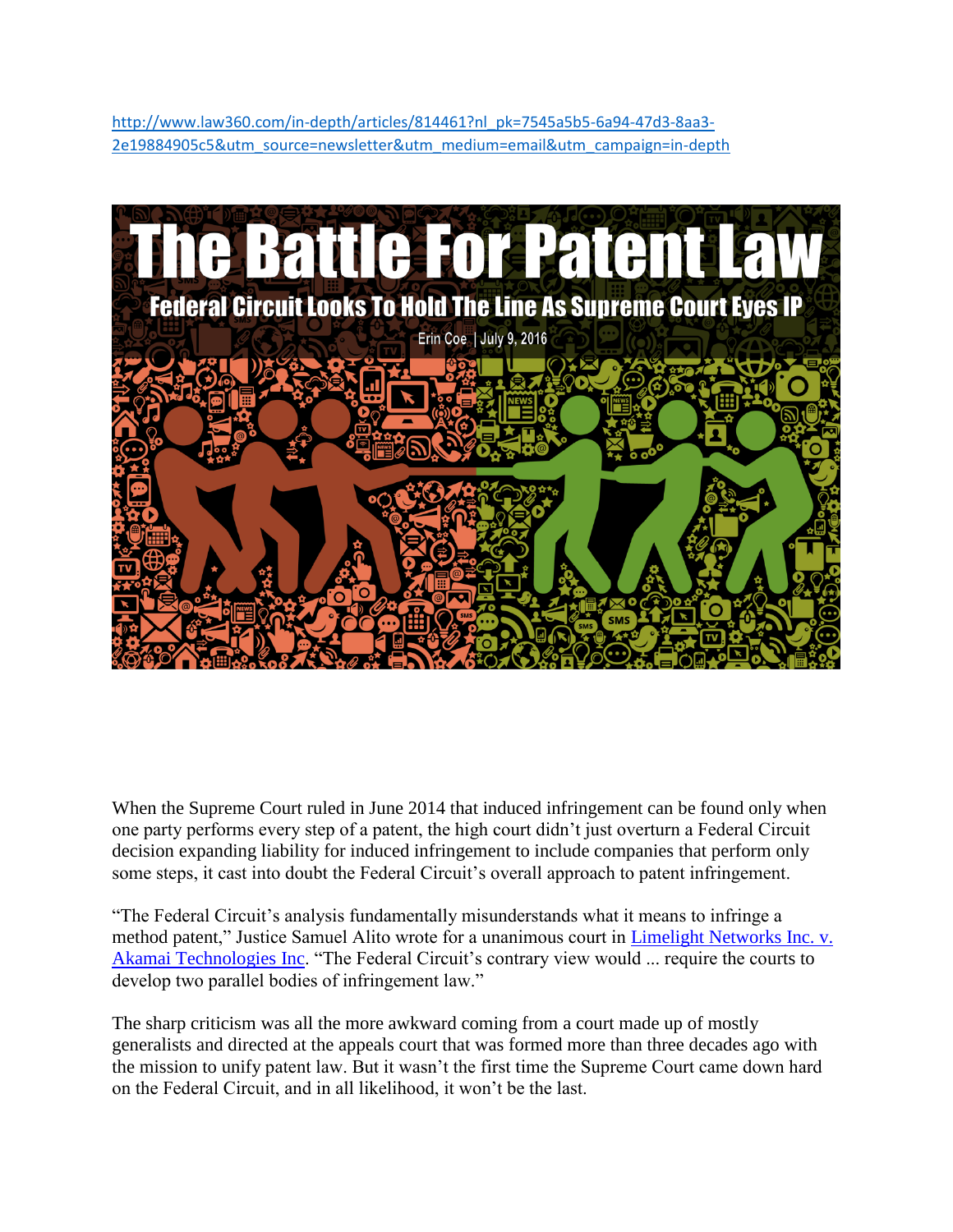The Supreme Court has taken a greater interest in patent cases over the past 15 years and is showing no hesitance in reversing the Federal Circuit.

In response, the appeals court has been handing down decisions that show some obstinance in bending to the high court, signaling a tussle between the two courts over who should have the final say on patent law.

More recently, the Federal Circuit has shown signs that it is laying low by issuing fewer dissents, relying on nonprecedential decisions and taking more cases en banc. These actions, some suggest, are attempts to stay under the radar of the Supreme Court and skirt further review.

But however the tension manifests, experts say, the ongoing struggle between the two courts is clouding the implementation and practice of patent law and leaving the patent bar and business community lost at sea without a compass.



The active and senior judges of the Federal Circuit are front row from left: Judges Raymond Charles Clevenger III, S. Jay Plager, Pauline Newman, Sharon Prost, Haldane Robert Mayer, Alan David Lourie and Alvin Anthony Schall. Back row from left are Judges Todd M. Hughes, Richard G. Taranto, Jimmie V. Reyna, Kimberly Ann Moore, Richard Linn, William Curtis Bryson, Timothy B. Dyk, Kathleen M. O'Malley, Evan Wallach, Raymond T. Chen and Kara Farnandez Stoll.

## Federal Circuit, Interrupted

The Federal Circuit was created by an act of Congress in 1982 in part to take discordant patent rulings across regional circuits and develop one uniform body of patent law.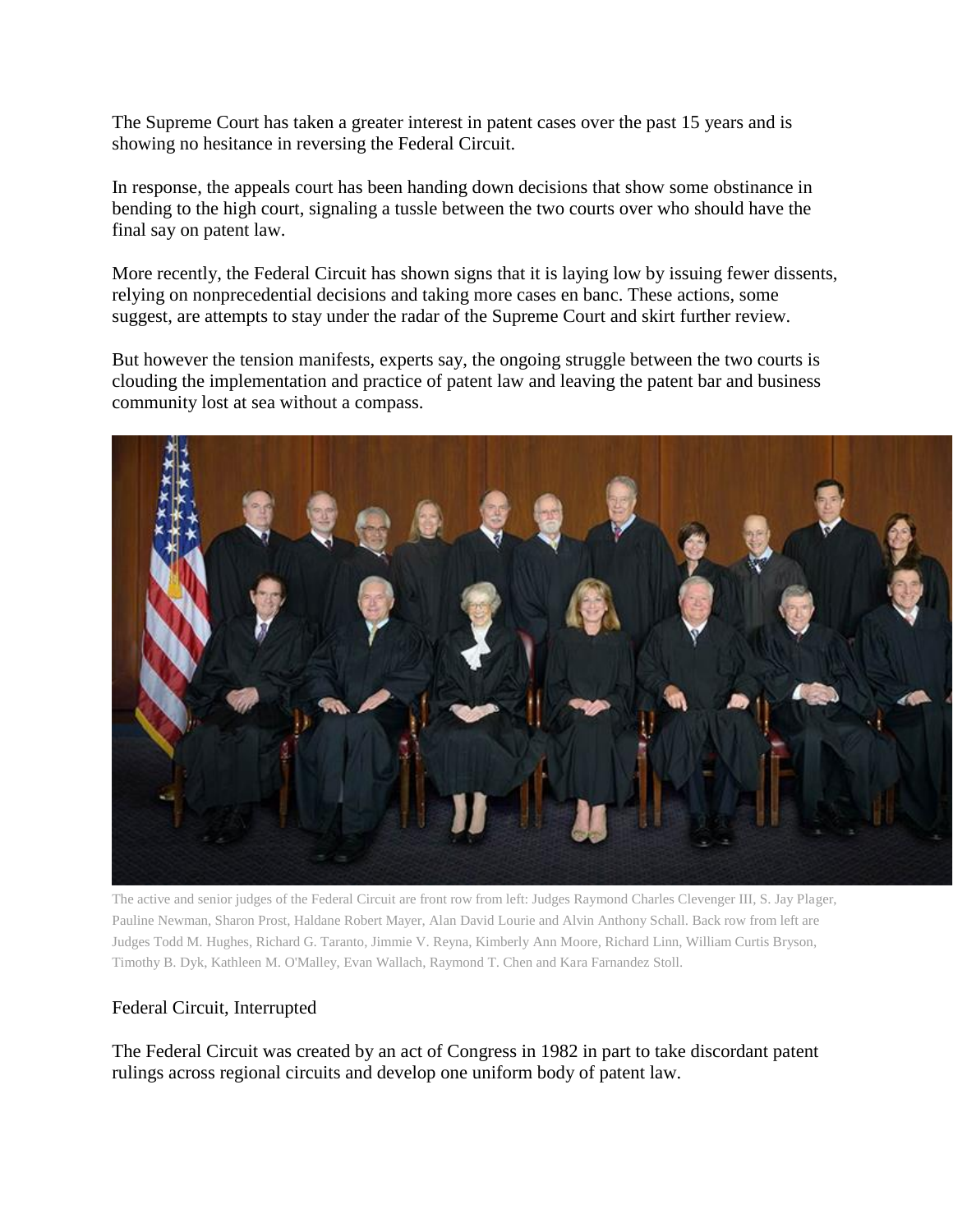"Congress was particularly concerned about inconsistency in how appellate courts upheld or overturned the validity of patents," said Robin Feldman, director of the Institute for Innovation Law at the University of California, Hastings College of the Law. "The hope was that a specialized court could bring rationality and coherence to the body [of patent law]."

Before the Federal Circuit, the applicable patent law varied across the country, making it difficult for companies with a national scope to operate with certainty, and the Federal Circuit was viewed as a way to create a predictable playing field that would help U.S. businesses succeed, according to John Murphy, a partner at BakerHostetler.

"Also, and perhaps more importantly, at the time, patent law was not favorable for patent owners," he said. "There was a thought that the Federal Circuit could help strengthen patent rights, which could in turn help strengthen U.S. businesses and encourage them to invest in and grow new markets."

Over the years, the Federal Circuit has constructed a number of tests to address repeat issues in patent cases that have bedeviled regional courts, including tests for obviousness, claim construction and indefiniteness. These tests were crafted with its audience in mind: the patent bar, an exacting group of attorneys who appreciate when the Federal Circuit uses jargon that has precise meaning, and their clients, who demand rules that are applicable and that can give them some predictability as they go about their business operations.

Unlike the Supreme Court's tendency to focus on the big picture in cases with broad policy ramifications, Federal Circuit panels generally concentrate on trying to understand limiting principles or getting clarification of the specific facts of the case or patents in front of them.

"The Federal Circuit is much more interested in the technical merits of a case as a general matter," said James Barney, a partner at Finnegan Henderson Farabow Garrett & Dunner LLP.

Many judges on the Federal Circuit bench have a deep familiarity with patent law as well as technical backgrounds. For instance, Judge Pauline Newman served as director of FMC Corp.'s patent, trademark and licensing department, Judge Raymond Chen worked as deputy general counsel for intellectual property law and solicitor at the U.S. Patent and Trademark Office and has an electrical engineering degree, Judge Kara Farnandez Stoll was a patent litigator at Finnegan Henderson and a former patent examiner, and Judge Kimberly Moore was an IP professor and previously an electrical engineer at the Naval Surface Warfare Center.

The Federal Circuit was able to lay down the patent law relatively uninterrupted for nearly two decades of its existence, but that started to change in the 2000s, when the tests the Federal Circuit created began to face greater attention in a series of hard cases that went all the way up to the Supreme Court, which criticized them as overly rigid, according to Barney.

The Supreme Court decided 11 patent cases from the 1982 to 2000 terms, but over the next 15 terms, that number tripled to 33 cases, of which 21 were issued from the 2010 to 2015 terms, according to data by University of Akron School of Law professor Ryan Vacca. So far for its 2016 term, the court has already agreed to take up three patent cases.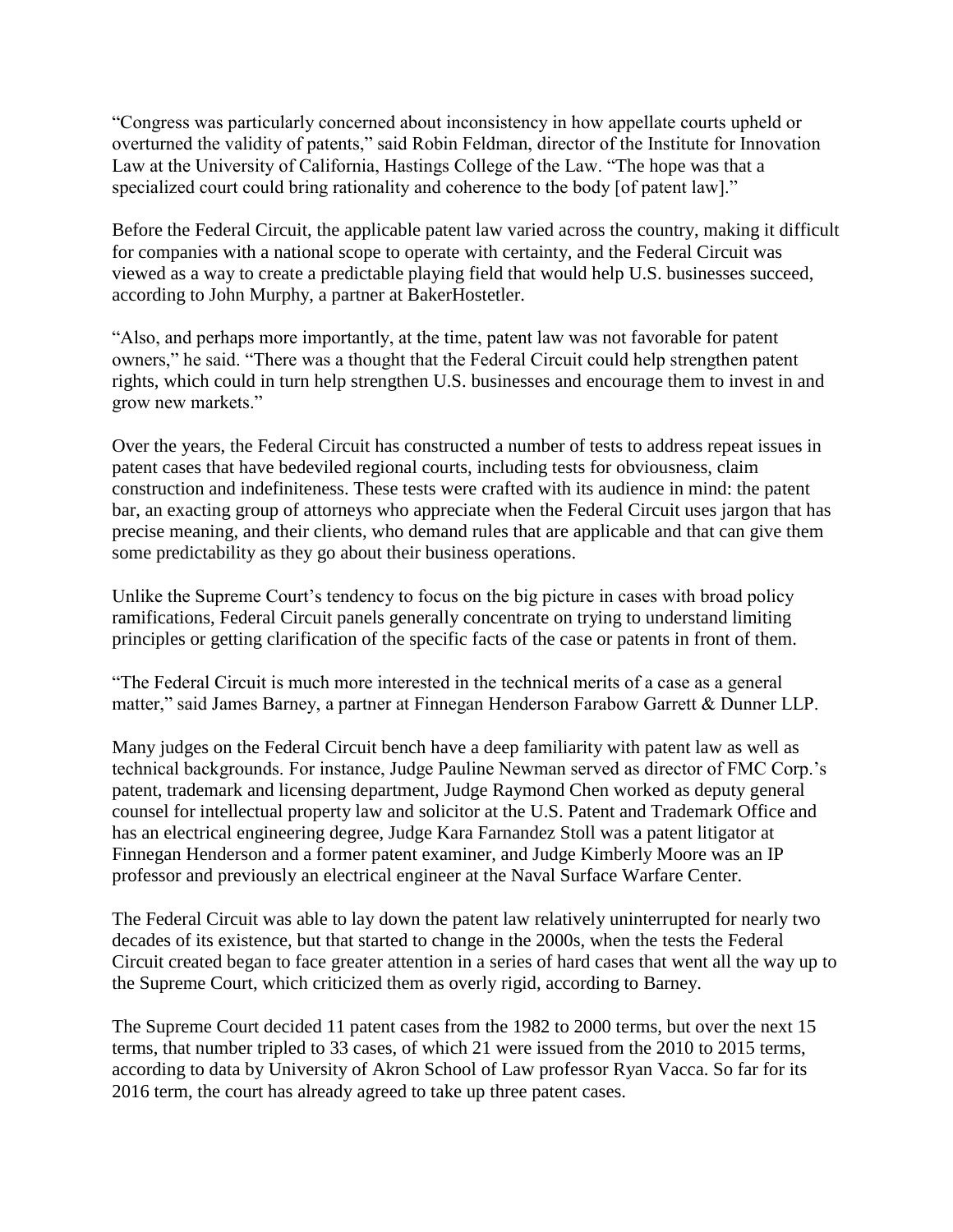## **Justices Hear More Patent Cases**

Patent cases have historically stayed off the Supreme Court's radar, but in recent years they made up a larger slice of its docket than ever before.



The high court also has not been shy about reversing Federal Circuit rulings. Of the 10 patent opinions it issued from its 2013 to 2015 terms that came from the Federal Circuit, the Supreme Court overturned the Federal Circuit eight times, and all but two of the 10 opinions were unanimous holdings, according to Law360 data.

"The Supreme Court looked at obviousness, Section 101 [of the Patent Act] and enhanced damages and attorneys' fees and pushed back on [the Federal Circuit's] bright-line tests," Barney said. "The Supreme Court said the Federal Circuit has to look at the totality of the circumstances. It can't simply apply a bright-line rule."

According to Feldman, the Supreme Court is turning to more patent cases not so much from a concern about bright-line rules as it is about making sure the Federal Circuit's rulings are grounded in the statute and logically consistent.

"An isolated court, speaking its own scientific jargon, can easily lose its way," she said. "Judges wrap themselves in the technical aspects of a case, providing camouflage for the failure to resolve issues in a coherent manner."

The Supreme Court earlier this month [discarded the Federal Circuit's test](https://www.law360.com/articles/763570/high-court-relaxes-standard-for-enhanced-patent-damages) for awarding enhanced damages in patent cases in the consolidated case of Halo Electronics Inc. v. Pulse Electronics Inc. and Stryker Corp. v. Zimmer Inc. The high court also sided with the Federal Circuit last month when it ruled the Patent Trial and Appeal Board can continue to use a claim construction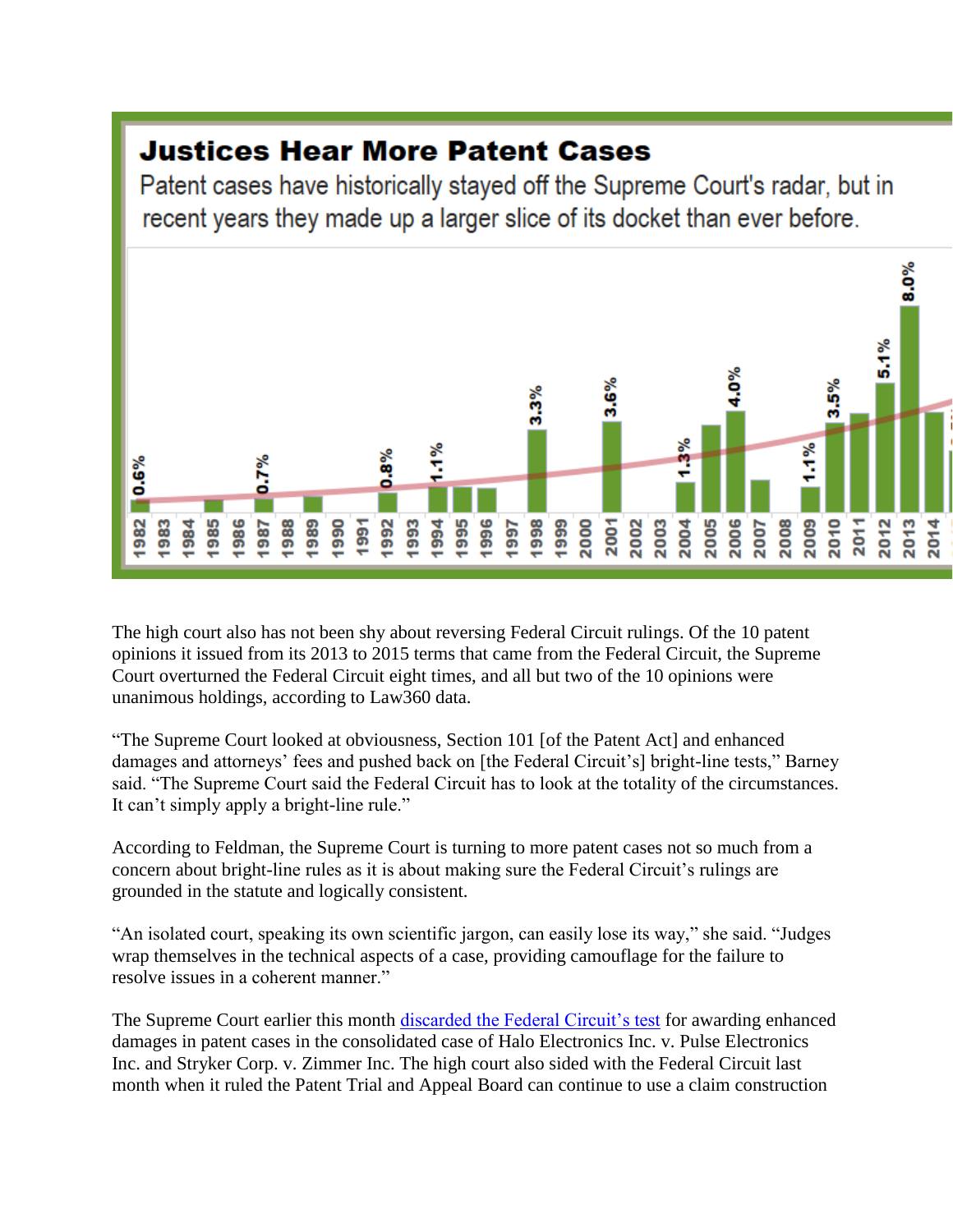standard to review patents in America Invents Act reviews that is different from the one used in district court in [Cuozzo Speed Technologies LLC v. Lee.](http://www.supremecourt.gov/opinions/15pdf/15-446_ihdk.pdf)

For the 2016 term, the high court has already taken up Samsung Electronics Co. Ltd. v. Apple Inc., regarding damages in design patent cases, SCA Hygiene Products Aktiebolag v. First Quality Baby Products LLC, over whether laches should remain a defense in patent suits, and Life Technologies Corp. v. Promega Corp., on the overseas reach of patent infringement law.

After nearly 20 years of the Federal Circuit rolling out a system of rules that applied to patent cases, it appears the Supreme Court decided it was time to take a look as that system matured and as patent owners and accused infringers began coming up with new ways to challenge the framework, according to Murphy.

In addition, the growth of the information economy and globalization likely fueled more patent lawsuits that started to catch the Supreme Court's eye in the 2000s, Murphy said. With the emergence of the internet, many information technology inventions led to more complex patent issues, such as extraterritoriality and divided infringement.

"The Federal Circuit's mature base of rules being ripe for review and the fact that the economy changed and created more litigation and more challenges for patent law may be why Supreme Court reviews have gone up in the last 10 to 15 years," he said.

Patents also have drawn increased congressional and public attention in light of high damages awards, front-page litigation battles between technology titans, the rise in so-called patent trolls and a concern that the USPTO has been issuing subpar patents, according to Barney.

"The Supreme Court is responding to a perception that there is a problem in the patent field with too many low-quality patents that are causing unnecessary litigation and litigation costs," he said.

## Signs of Tension

The strained relationship between the Supreme Court and the Federal Circuit and the tug of war over how to properly interpret and apply patent law are evident in opinions from both courts.

In addition to its decision in Akamai, the Supreme Court's ruling in [Bilski v. Kappos](http://www.supremecourt.gov/opinions/09pdf/08-964.pdf) in 2010 chided the Federal Circuit for adopting the machine-or-transformation test as the sole test for determining whether a process was patentable, and at one point, the majority's opinion stated: "Nothing in today's opinion should be read as endorsing interpretations of Section 101 that the Court of Appeals for the Federal Circuit has used in the past."

The remark was an especially strong rebuke of Federal Circuit jurisprudence, according to Feldman.

"It says to the Federal Circuit, 'We don't trust you to get it right,'" she said.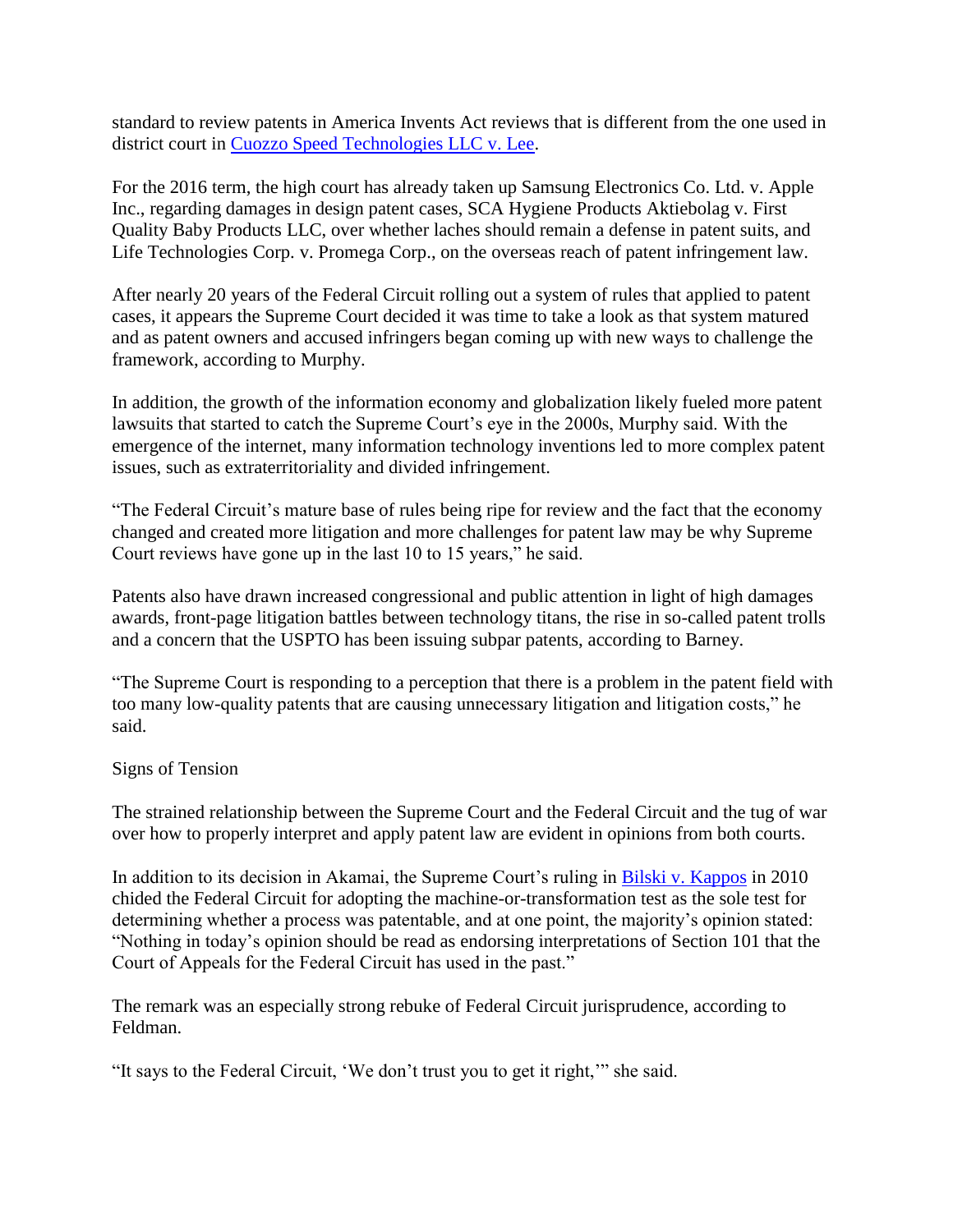The Federal Circuit has not been shy to express itself on occasion either.

One does not normally see a Federal Circuit judge thumbing his nose to the Supreme Court in an opinion.

— Robin Feldman, Institute for Innovation Law

In a ruling that gave powerful ammunition to companies seeking to invalidate patents for being overly vague, the Supreme Court ruled that a patent was indefinite if it failed to inform a person skilled in the art about the scope of the invention "with reasonable certainty" in [Nautilus Inc. v.](http://www.supremecourt.gov/opinions/13pdf/13-369_1idf.pdf)  [Biosig Instruments Inc.](http://www.supremecourt.gov/opinions/13pdf/13-369_1idf.pdf) in June 2014. The high court cast aside the Federal Circuit's standard that a patent was only invalid if it was "insolubly ambiguous," saying the test did not ensure patents were definite.

On remand, the Federal Circuit concluded in April 2015 that the revised test did not change the outcome of the case and that Biosig's heart rate monitor patent was still not indefinite.

Federal Circuit Judge Evan Wallach noted in the opinion, "We may now steer by the bright star of 'reasonable certainty,' rather than the unreliable compass of 'insoluble ambiguity'" — a reference to the high court's remark that the latter standard "can leave courts and the patent bar at sea without a reliable compass."

Such snarkiness from the lower court has not gone unnoticed by court watchers.

"One does not normally see a Federal Circuit judge thumbing his nose to the Supreme Court in an opinion," Feldman said. "The Federal Circuit response [to increased Supreme Court activity in patent cases] … is sometimes just shy of being downright disrespectful."

After the high court held in April 2014 that judges can award attorneys' fees in a case that merely "stands out from others," rejecting the Federal Circuit's rule that sanctions were appropriate only when a case was "objectively baseless" and "brought in subjective bad faith," the Federal Circuit in August 2014 remanded the case — Octane Fitness LLC v. Icon Health & Fitness Inc. — but it could not resist giving additional instructions to lower courts that they didn't have to award fees in exceptional cases.

"The Supreme Court ... did not, however, revoke the discretion of a district court to deny fee awards even in exceptional cases," the Federal Circuit panel stated. "Long before Brooks Furniture, we held that 'an exceptional case does not require in all circumstances the award of attorneys' fees."

"Although the Supreme Court had told the Federal Circuit to get out of the game [in Octane], the Federal Circuit used a bullhorn on remand to tell trial courts what to do," Feldman said.

Ducking the Supreme Court's Radar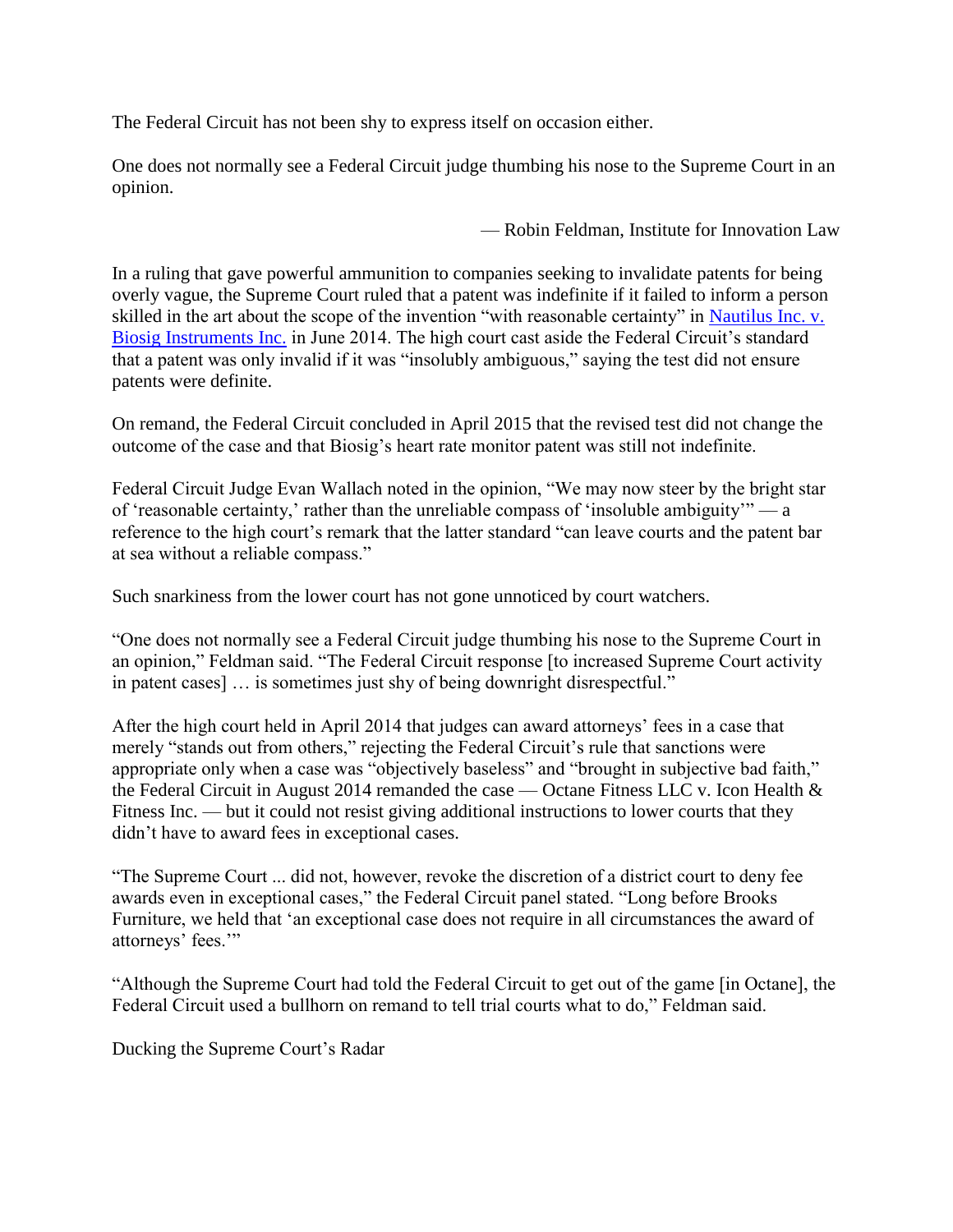Looking at the Federal Circuit opinions over the past several years, former Federal Circuit Chief Judge Paul Michel said his impression was that the Federal Circuit was very anxious to avoid being reversed or criticized.



Paul Michel

"The Supreme Court's harshness has been extreme, the reversals have been many, and the castigation of the Federal Circuit's approaches has been so repeated and vehement," he said. "Now that the Federal Circuit has been scolded so many times, how could it not affect their thinking?"

He pointed to the long-running Ultramercial Inc. case as an example. A district court in 2010 held that Ultramercial's online advertising patent asserted against WildTangent Inc. was abstract and dismissed the case, but the Federal Circuit reversed in 2011, holding the patent did not claim the simple idea of showing ads using a computer but rather laid out "intricate and complex computer programming" for online ads.

The Supreme Court ordered the Federal Circuit to revisit the case after the justices decided Mayo [v. Prometheus,](http://www.supremecourt.gov/opinions/11pdf/10-1150.pdf) another case dealing with subject-matter eligibility, and on remand, the Federal Circuit again found the patent valid. However, after the Supreme Court ruled in yet another eligibility case, Alice Corp. v. CLS Bank International, it again ordered the Federal Circuit to take a look at the Ultramercial patent. In November 2014, the Federal Circuit found the patent to be directed to an abstract idea — a method of using advertising as an exchange or currency.

"The Federal Circuit flip-flopped after the case took multiple trips up to the Supreme Court," Michel said. "No facts had changed and there was nothing plainly wrong about the earlier decision, but when it was sent back on remand a second time, the Federal Circuit judges felt they had to come out the other way."

Whether a decision will withstand Supreme Court review appears to be at the forefront of Federal Circuit judges' minds, according to Matthew Dowd, a partner at Andrews Kurth LLP.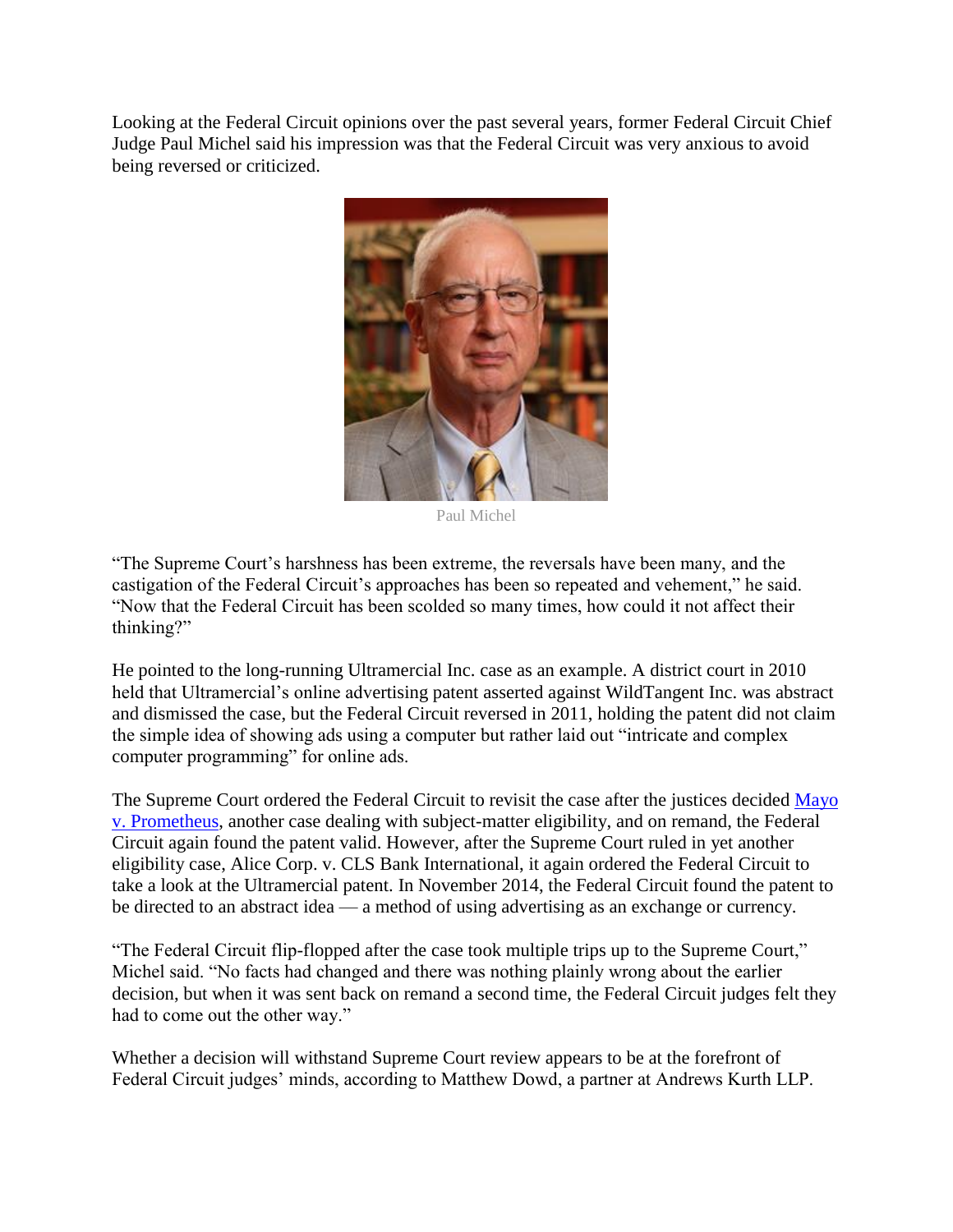"I've heard a couple of instances where Federal Circuit judges will expressly ask attorneys what the Supreme Court would do in a particular case," he said. "That's a significant shift in thinking over the past 10 to 15 years. Before that, the Federal Circuit was left alone to take care of the law. Now that the Supreme Court has been stepping in and giving more guidance on what the law should be, that's really one noticeable difference in terms of the thinking and focus and questions at oral arguments and the type of analysis at the Federal Circuit bench."

The Federal Circuit's response to heightened Supreme Court interest in patent cases is mixed, according to Feldman, showing reluctance to fall in line on some occasions and an effort to follow Supreme Court dictates at other times.

"I think the Federal Circuit seems to feel like: 'We know what we're doing. The Supreme Court doesn't. So leave us alone,'" she said. "The Supreme Court is not interested in that approach."

Signs that the appeals court may be increasingly deciding cases in a way that helps to avoid continued high court intervention include penning fewer dissents, developing the case law slowly through nonprecedential decisions, deciding more cases en banc and issuing more pointed concurrences.

Dissents per written patent opinion at the Federal Circuit went from 12.1 percent in 2009 to about 16 percent in 2010 and 2011 and then peaked at 20.3 percent in 2012 and 20.5 percent in 2013, according to data by Christopher Cotropia, director of University of Richmond School of Law's IP Institute in Virginia. The dissents then took a dive to about 12 percent in 2014 and 2015, and so far this year, they are hovering around 11 percent. The data includes appeals from both district courts and the USPTO.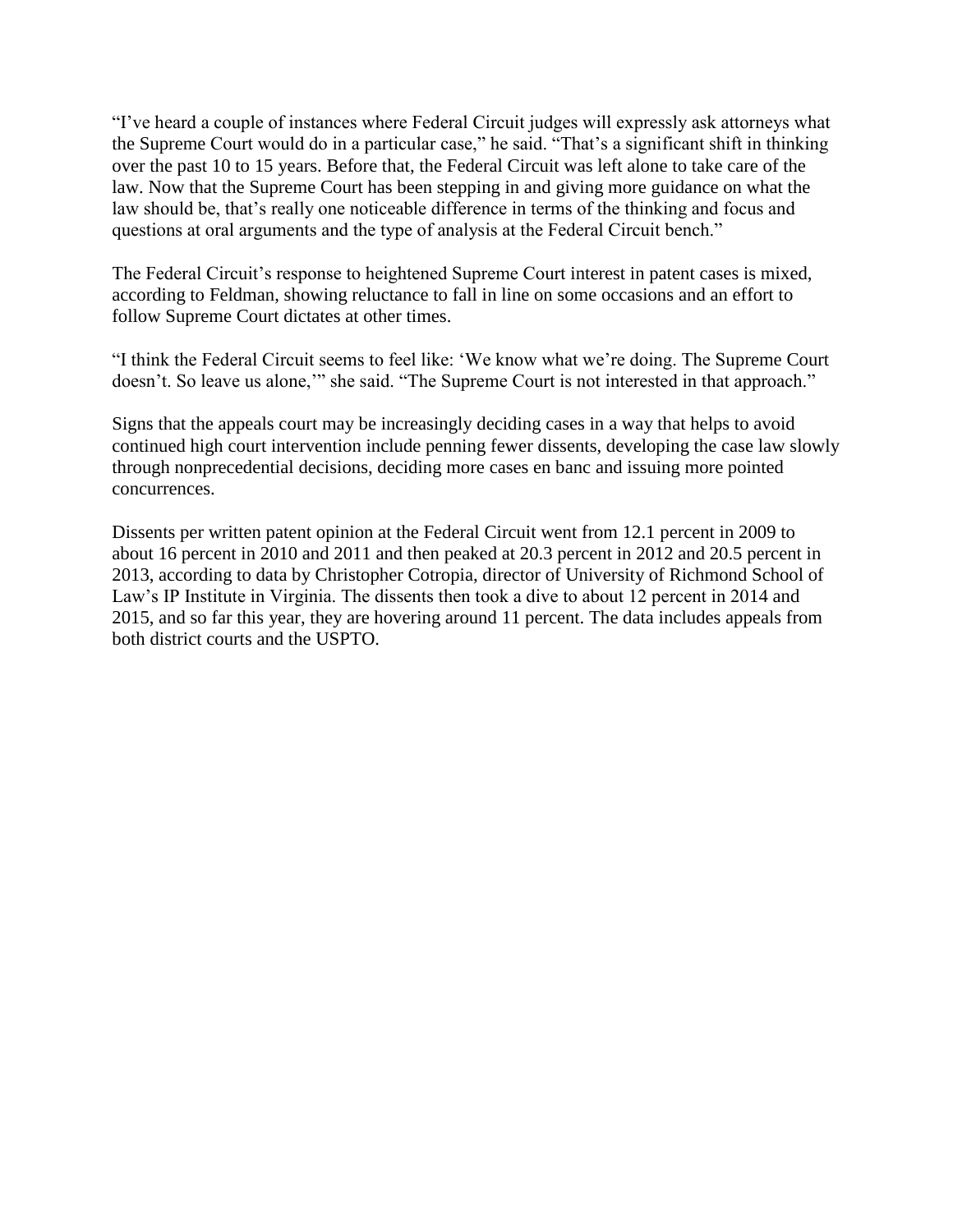## **Dissents On The Decline**

The proportion of Federal Circuit patent cases in which dissents were written shrank by almost half in 2014 and has since declined further.



Some attribute the lower percentage of dissents to the fact that the Federal Circuit is in a state of transition, with seven of the 12 active judges coming on board since 2010 and Chief Judge Sharon Prost assuming the top post just two years ago. Others point out that the Federal Circuit is crunched for time with the influx of appeals from the Patent Trial and Appeal Board, a popular venue created by the America Invents Act in 2012 for hearing patent validity challenges. Some say because the Supreme Court is deciding more patent issues in dispute, there is less room for debate once the high court has spoken.

But dissents also are the Federal Circuit's way to signal what warrants further review by the Supreme Court. And many experts say that the lower rate of dissents at the Federal Circuit may be the court's attempt to keep the Supreme Court at bay.

The mini-boomlet of patent cases at the Supreme Court could indeed be making Federal Circuit judges more careful before issuing a dissent, according to Gabriel Bell, counsel at Latham & Watkins LLP.

"If the Federal Circuit is applying what it considers settled precedent, and the Supreme Court weighs in with a different or changed view, that couldn't help but have a ripple-down effect," he said. "If Federal Circuit judges know that the Supreme Court is more interested [in patent cases], it might naturally cause them to take a more cautious approach [to dissents]."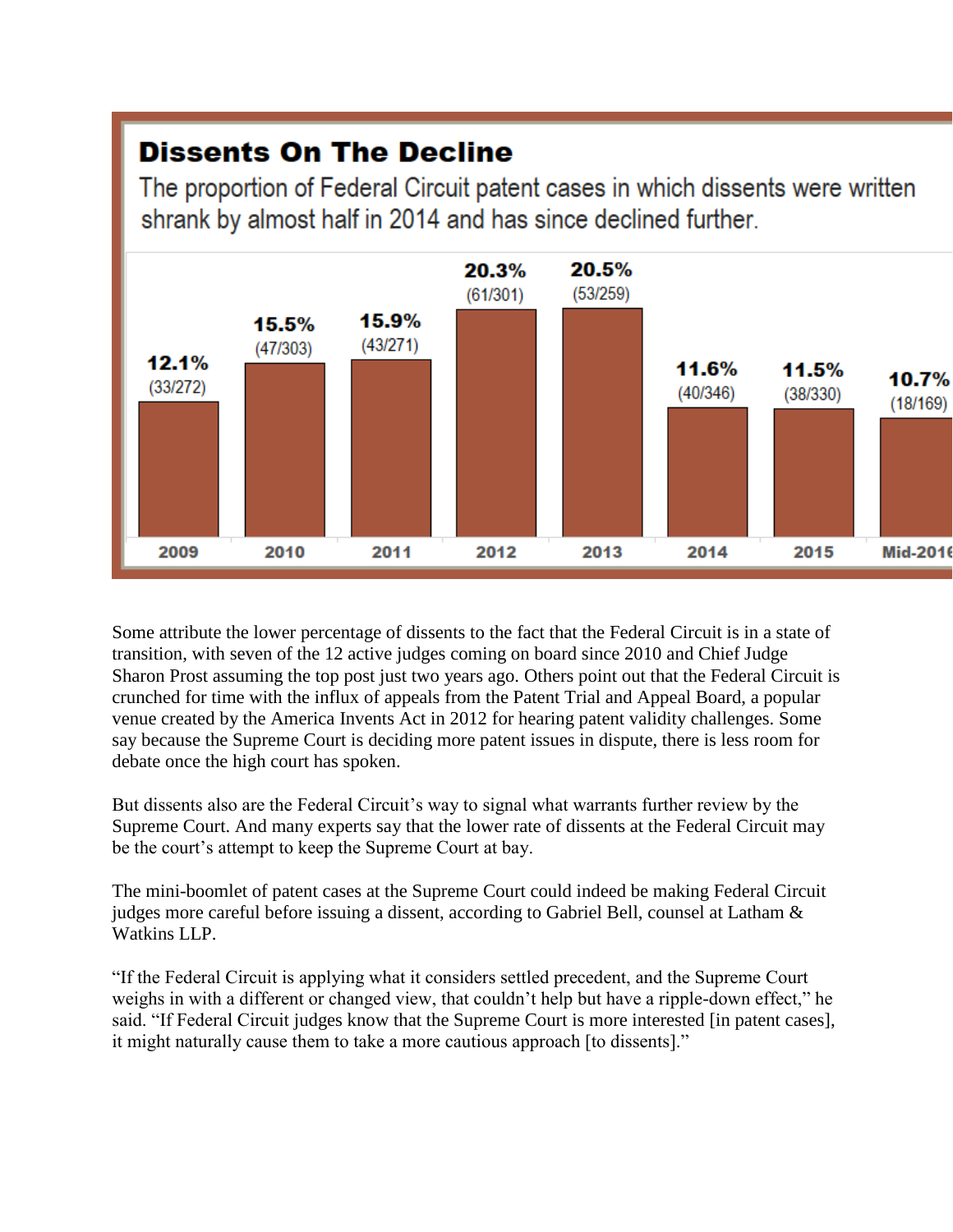Considering that high court review tends to lead to an upending of the Federal Circuit's approach to patent law, the declining percentage of dissents at the Federal Circuit could well be a response to the Supreme Court's growing scrutiny, Cotropia said.

"The fact that there are fewer dissents might be the Federal Circuit keeping its head down," he said. "It may not be so quick to make it look like there is fracturing on an issue and is opting to handle it internally as opposed to letting the Supreme Court handle it externally."

I've heard a couple of instances where Federal Circuit judges will expressly ask attorneys what the Supreme Court would do in a particular case.

> — Matthew Dowd attorney at Andrews Kurth LLP

When the judges do wish to speak their mind, they might be doing so under the cover of concurrences rather than dissents, experts say. Some concurrences seem to show a certain frustration from the Federal Circuit judges and reflect how Federal Circuit judges may feel dutybound to apply Supreme Court law — but not duty-bound to like it.

A strongly worded concurrence was found in a ruling in December, when the Federal Circuit denied a request to rehear en banc a decision that Sequenom Inc.'s patent for a fetal DNA test was patent-ineligible because it was directed to a natural phenomenon, based on the framework established by the Supreme Court's Association for Molecular Pathology v. Myriad Genetics Inc. and Mayo Collaborative Services v. Prometheus Laboratories Inc. decisions on patentable subject matter.

Judge Timothy Dyk wrote in a concurring opinion that a too-restrictive test for patent eligibility under Section 101 of the Patent Act regarding laws of nature — reflected in some of the Mayo opinion — could discourage development and disclosure of new diagnostic and therapeutic methods in the life sciences, which he said were often driven by the discovery of new natural laws and phenomena.

"This leads me to think that some further illumination as to the scope of Mayo would be beneficial in one limited aspect," Judge Dyk wrote. "At the same time I think that we are bound by the language of Mayo, and any further guidance must come from the Supreme Court, not this court."

In another concurring opinion in the same case penned by Judge Alan Lourie, joined by Judge Kimberly Moore, the judge wrote that while he agreed the panel did not err in its conclusion that it had to affirm the district court's ruling under Supreme Court precedent, it was "unsound" to have a rule that took inventions of this kind out of the realm of patent-eligibility on the basis that they only claimed a natural phenomenon plus conventional steps or that they claimed abstract concepts.

Sequenom appealed to the Supreme Court, but the high court refused to hear the case this month.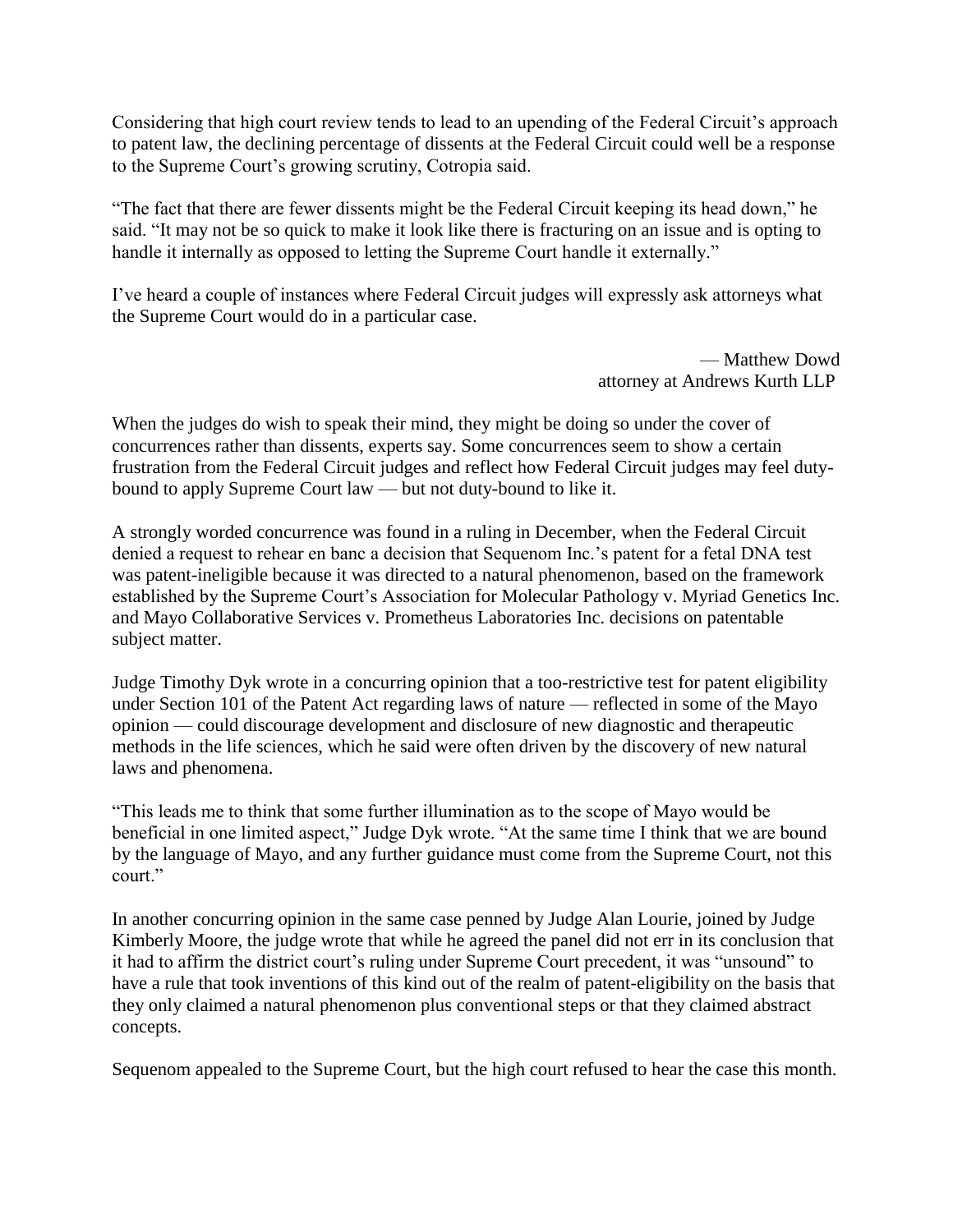"Everybody recognized that the patent for a method for detecting a baby's prenatal condition by taking a pregnant woman's blood sample instead of having to [do more invasive tests] was a breakthrough technique," Barney said. "Judge Dyk said, 'Our hands are tied, and we have to follow precedent,' even though it didn't seem like an outcome that most people would have expected with that type of patent."

Another way the Federal Circuit might be trying to steer clear of high court interference is through an increase in nonprecedential decisions, which can be appealed just like precedential opinions but tend to carry less weight and are less likely to be reviewed.

After the Supreme Court handed down its 2014 decision in [Alice Corp. v. CLS Bank](http://www.supremecourt.gov/opinions/13pdf/13-298_7lh8.pdf)  [International,](http://www.supremecourt.gov/opinions/13pdf/13-298_7lh8.pdf) which held that abstract ideas implemented with a computer cannot be patented under Section 101 of the Patent Act, the Federal Circuit was expected to start applying the decision in precedential opinions and developing the area of subject matter eligibility, and while it has to some extent, it has also issued a series of nonprecedential opinions applying the case, according to Cotropia.

Since the Alice decision, the Federal Circuit has issued five nonprecedential decisions, including I/P Engine Inc. v. AOL and Planet Bingo LLC v. VKGS LLC, and 10 precedential Alice applications — amounting to one nonprecedential decision for every two precedential decisions — he said.

It seems odd that after a new statement of law like the Alice decision, so many opinions applying the case would be nonprecedential, according to Cotropia, who added that theoretically new doctrine needs precedential opinions to help better shape and define it.

"For a new Supreme Court case, the pattern appears cautious," he said. "The number of nonprecedential opinions shows the Federal Circuit is being a lot slower in stepping out the contours of Alice, maybe in reaction to not wanting another Supreme Court review."

The Federal Circuit also has decided a greater number of cases en banc over the past several years. The court decided 19 cases en banc during the eight-year period from 2008 to 2015, more than double the previous eight-year period from 2000 to 2007, when it decided eight cases en banc, according to data by Vacca at the University of Akron.

In light of increased involvement by the Supreme Court, the Federal Circuit may be opting to take cases en banc in an effort to sort out certain disagreements in-house where it can, according to Bell.

Ongoing Tension Fuels Uncertainty

The continued wrangling between the Supreme Court and Federal Circuit over the interpretation of patent law — and the Federal Circuit's potential attempts to escape scrutiny — aren't helping to paint a clearer picture for lawyers and businesses, sources say.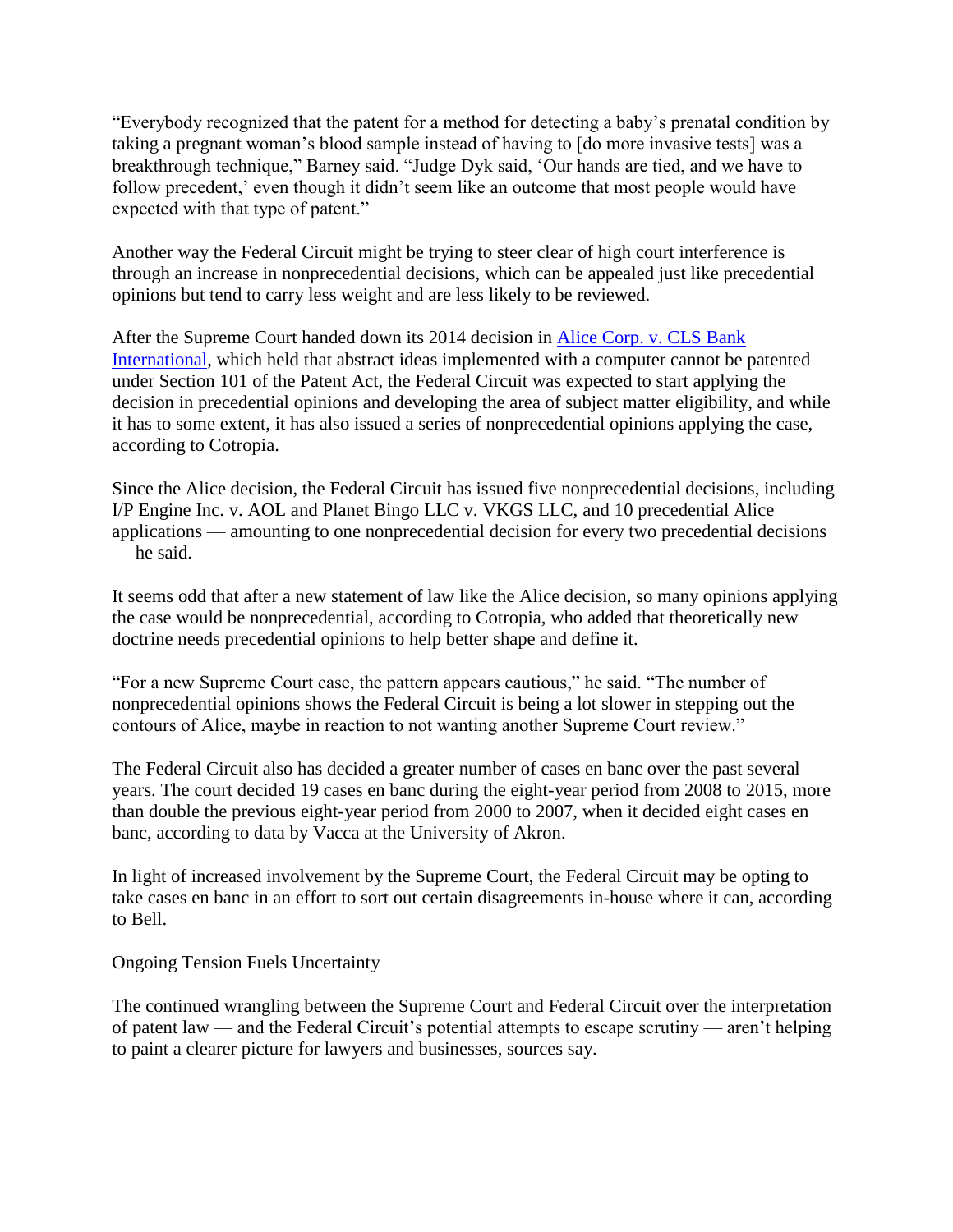The Federal Circuit is in an unusually difficult spot as a specialized court being reviewed by a generalist court, according to Mark Davies, a partner at Orrick Herrington & Sutcliffe LLP.

"The Federal Circuit wants its opinions to be accessible at a common-sense level, but that is hard to do when operating in a technically complex environment," he said. "Navigating the pull for decisions to be accessible, reflect common sense and read in plain English like the Supreme Court encourages while at the same time responding to the concrete needs of the practicing bar and IP community is a hard balancing act."

In decisions like EBay Inc. v. MercExchange LLC, which is related to injunctions, Octane, over attorneys' fees, and Halo v. Pulse, involving enhanced damages, the dominant message out of the Supreme Court is it wants multifactor tests and flexible rules to reach a common-sense outcome, but those principles aren't necessarily what a large part of the patent bar is clamoring for, he said.

It's like you're building a house of Legos and somebody takes the Legos and throws them up in the air.

> — Christopher Cotropia University of Richmond School of Law's IP Institute

"It can be hard to give advice to clients on how a multifactor test will come out in the real world," Davies said. "There is pressure on the Federal Circuit to have crisp rules from the bar yet pressure not to have rigid rules from the Supreme Court. It's a tension the Federal Circuit keeps having to navigate."

The Supreme Court's continued intervention in patent cases likely disrupts the Federal Circuit's development of patent law dramatically, according to Cotropia.

"It's like you're building a house of Legos and somebody takes the Legos and throws them up in the air," he said. "The Alice case is a perfect example of when the Supreme Court came into a structured area of law and reset everything. If you believe the Federal Circuit is trying to set out the patent doctrine, it's really tough when someone comes in and pushes the reset button. You would rather slowly develop it as opposed to being reset on terms you don't set."

The Supreme Court's aggressive involvement in patent law and its issuance of many unclear decisions — ranging from EBay to the obviousness case KSR International Co. v. Teleflex Inc. to the various eligibility rulings in Bilski, Mayo, Myriad and Alice — are only making it harder for the Federal Circuit to speak with one voice, according to Michel.

"In KSR, EBay, Mayo, and on and on, the Supreme Court has immediately cast aside the Federal Circuit's thinking to insert its own thinking, which may be based on less-extensive experience and less familiarity with all the interplay with patent law doctrines," he said. "Is a patent obvious or not? Can [an infringing product] be enjoined or not? Is a patent eligible or not? The Supreme Court has sown extensive confusion in the law, partly by being unclear and particularly by being eager to knock down Federal Circuit-created standards as unduly rigid."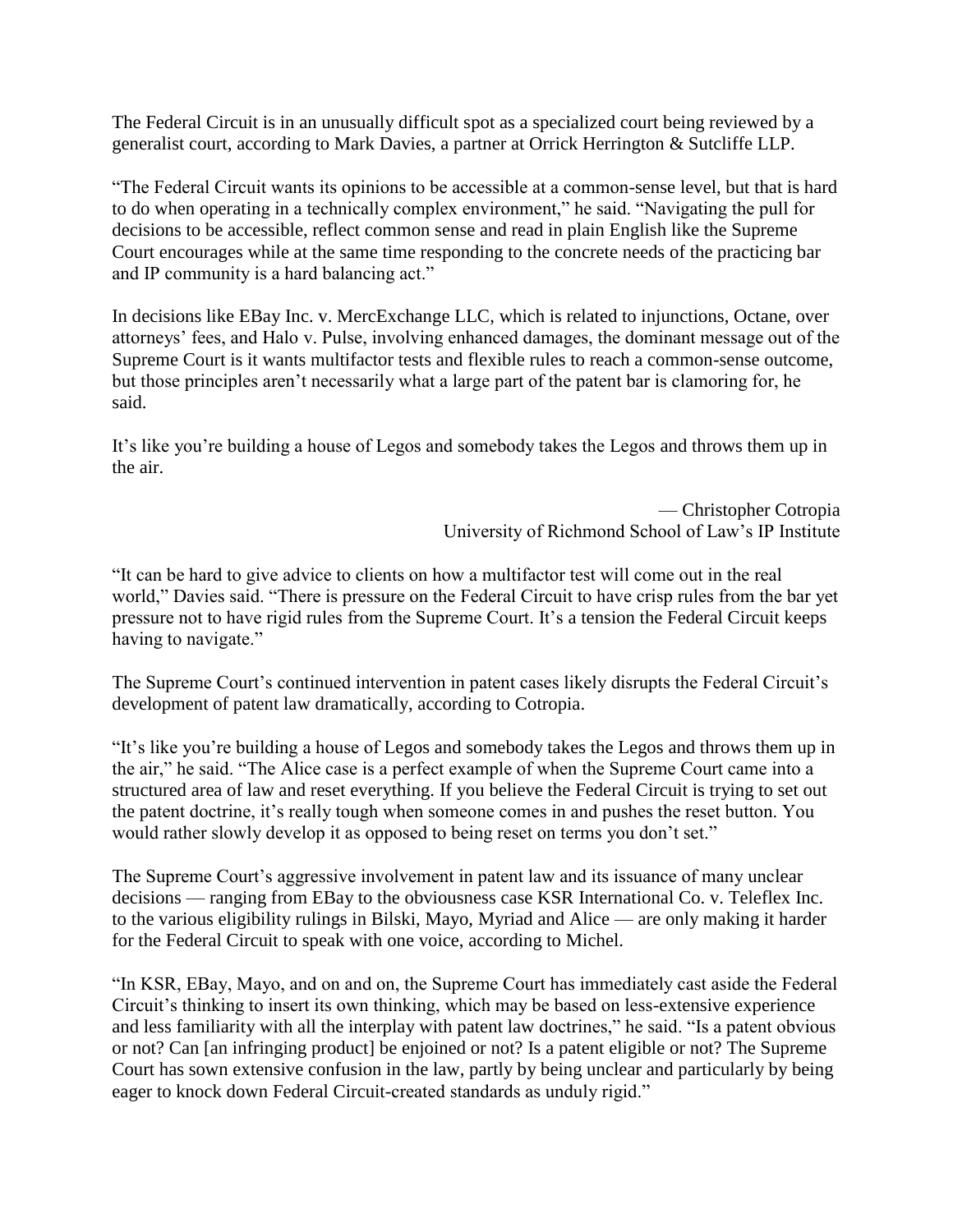And the high court's many "unadministratable" patent decisions also create problems for the implementers of those rulings — the over 8,000 patent examiners, 270 PTAB judges and 650 full-time active trial judges — as well as the tens of thousands of lawyers advising business leaders, Michel said.

| <b>The Federal Circuit's</b><br><b>Great Dissenter</b><br>Judge Pauline Newman wrote<br>more dissents in patent cases<br>last year than any other judge. |    |
|----------------------------------------------------------------------------------------------------------------------------------------------------------|----|
| <b>Pauline Newman</b>                                                                                                                                    | 13 |
| <b>Timothy Dyk</b>                                                                                                                                       |    |
| <b>Todd Hughes</b>                                                                                                                                       | 3  |
| <b>Raymond Chen</b>                                                                                                                                      | 2  |
| <b>Kimberly Ann Moore</b>                                                                                                                                |    |
| <b>Richard Taranto</b>                                                                                                                                   | 2  |
| <b>Evan Wallach</b>                                                                                                                                      | 2  |
| <b>William Curtis Bryson</b>                                                                                                                             |    |
| Haldane Robert Mayer                                                                                                                                     |    |
| Kathleen O'Malley                                                                                                                                        | 1  |
| <b>Sharon Prost</b>                                                                                                                                      |    |
| Jimmie Reyna                                                                                                                                             |    |

Some attorneys also note that the Federal Circuit issuing fewer dissents isn't necessarily a positive step. Because the appeals court is the primary court to handle nearly all patent appeals, a dissent is a critical tool to show when there is conflict in the patent law.

"Unlike other areas of law where differences of opinion among circuits will lead to the development of the law, the Federal Circuit doesn't have that opportunity with patent cases," said Garrard Beeney, co-head of Sullivan & Cromwell LLP's intellectual property and technology group. "Dissents are important to get a sense of what the judges are thinking about, and they play an important role in developing the law."

Dissents give judges an opportunity to highlight what they think is wrong with a decision, but they also provide boundaries for the majority decision, according to Miranda Jones, a partner at Heim Payne & Chorush LLP and a former law clerk for Judge Newman.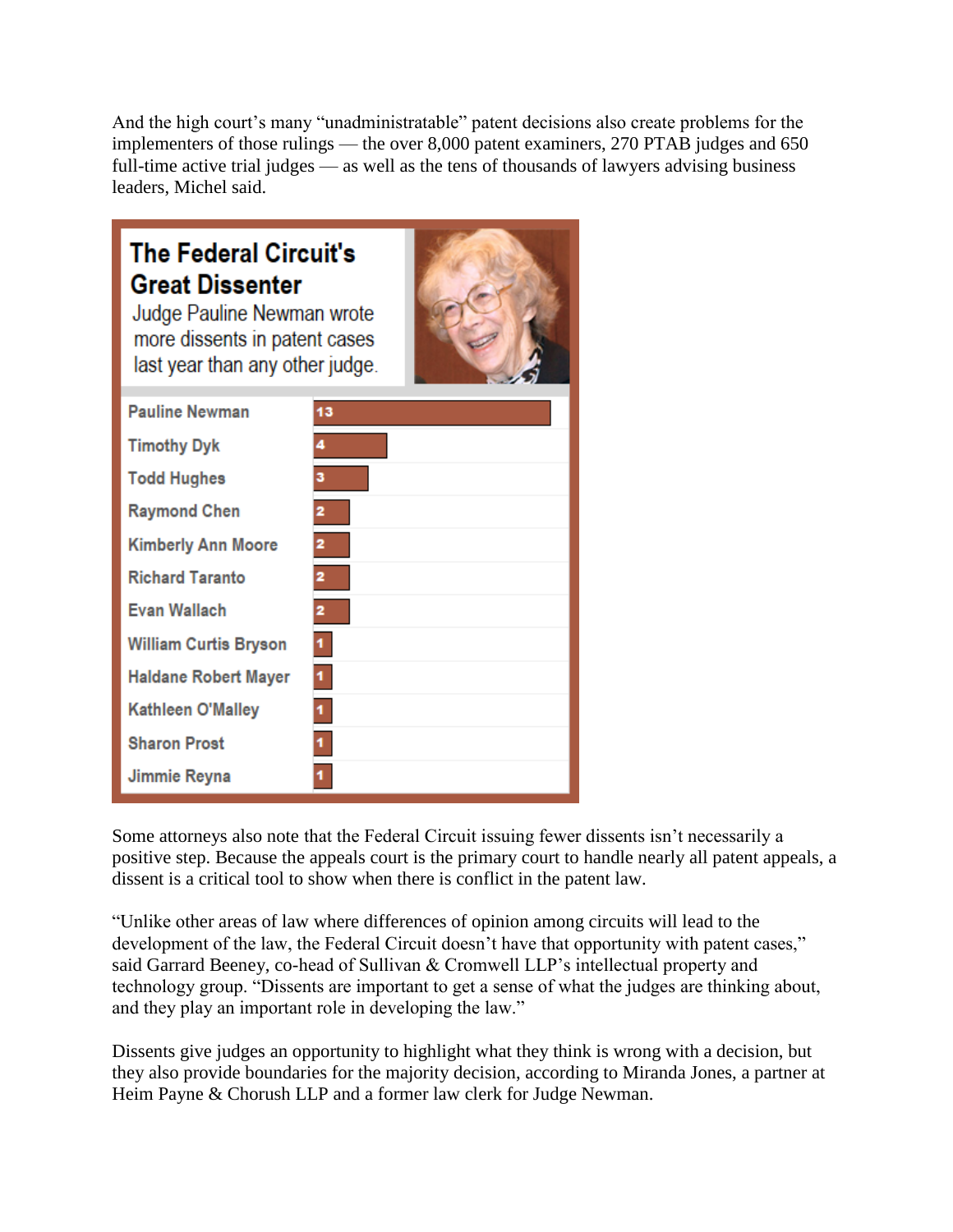"When there is a back-and-forth between the majority and dissenting judges, it can help both sides crystallize what the holding is and isn't … and that process helps define what the holding is for us practitioners," Jones said.

Fraught Relationship To Continue

With IP, and patents in particular, becoming a larger driver of the U.S. economy and Congress making new law in the IP area, the Supreme Court is expected to stay active in patent cases, experts say.

"I see the Supreme Court continuing to take patent cases because of their importance to the economy and because there have been significant congressional enactments in the IP area," said John O'Quinn, a Kirkland & Ellis LLP partner and former law clerk to late Supreme Court Justice Antonin Scalia.

He also said in light of the Defend Trade Secrets Act, which was signed into law in May and will allow companies for the first time to file federal civil lawsuits for trade secrets theft, it could lead to an uptick in splits between the Federal Circuit and other appeals courts that may need to be resolved by the Supreme Court.

"While a trade secret case brought with patent claims will go to the Federal Circuit, if the case only involves trade secrets, it will go to a regional circuit, so we could see more circuit splits as well," he said.

The interests of the Federal Circuit to provide predictability and the interests of the Supreme Court to curtail rigid, bright-line tests are going to continue to clash, according to Vacca.

Even if the Federal Circuit bench starts to jell better, that could be substantially undercut if the Supreme Court keeps taking a lot of cases and turning the apple cart upside down.

> — Paul Michel former Federal Circuit chief judge

"The Federal Circuit has seen itself as charged by Congress to enhance predictability," he said. "But the court has changed its personnel over the last several years and maybe the new judges recognize the need to fall in line with what the Supreme Court has continually repeated over the last decade or so. For now, its default may be to enhance predictability until the Supreme Court tells it otherwise."

The Federal Circuit bench is still relatively new and in the process of building a united front, but the Supreme Court's continued interest in patent cases could present significant roadblocks for the Federal Circuit to provide decision makers and the business community with clarity in the patent law going forward, according to Michel.

"The real problem for the Federal Circuit is whether the Supreme Court keeps intervening in very aggressive ways and upending Federal Circuit case law left and right," he said. "Even if the